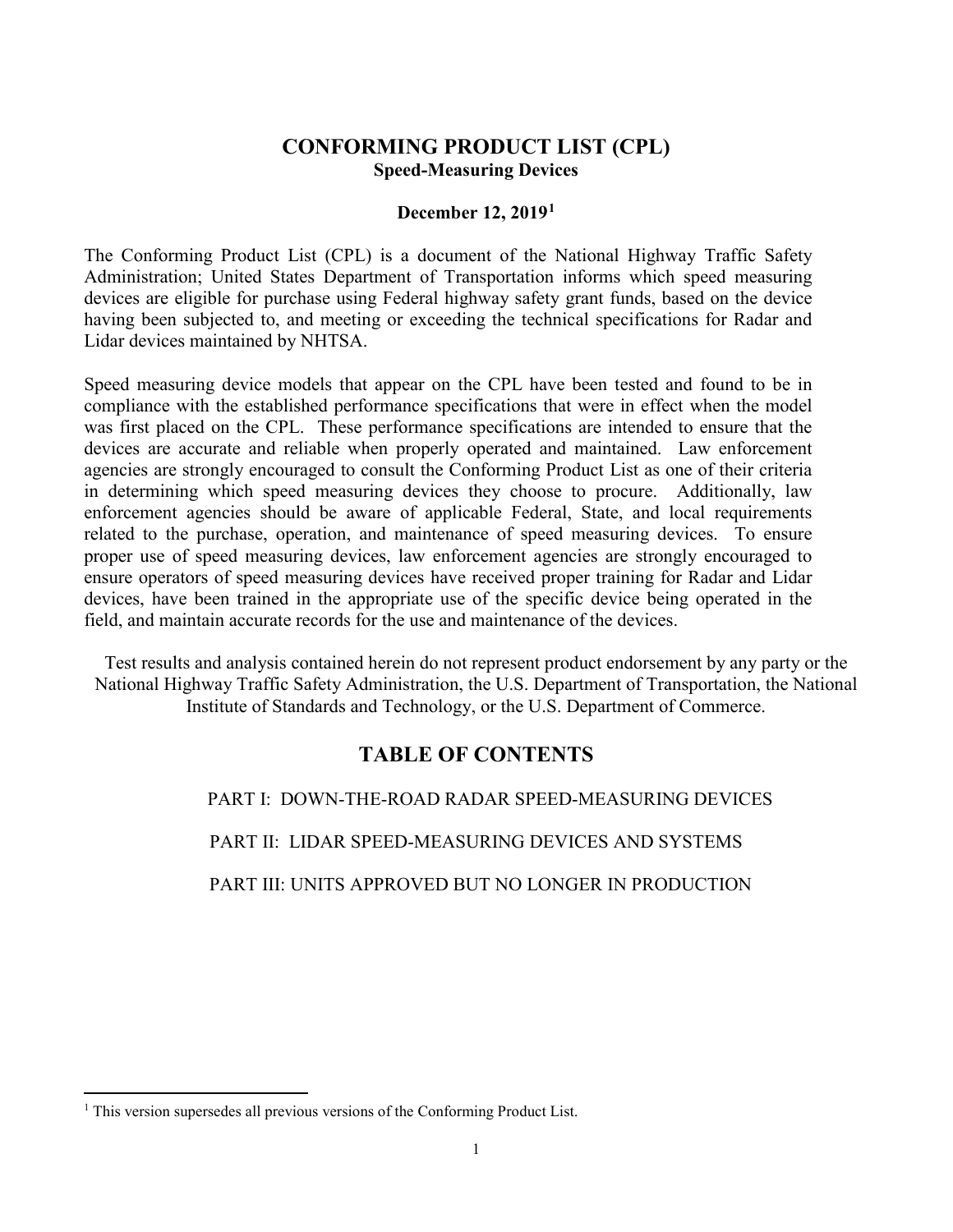### **PART I: DOWN-THE-ROAD RADAR SPEED-MEASURING DEVICES**

The following Down-the-Road speed-measuring device models have been tested and meet all the requirements of the *Speed-Measuring Device Performance Specifications: Down-the-Road Radar Module* (DOT HS 812 266, April, 2016) published by NHTSA and available at [<http://www.nhtsa.dot.gov/people/injury/enforce/DownTheRoadWeb/pages/index.html>](http://www.nhtsa.dot.gov/people/injury/enforce/DownTheRoadWeb/pages/index.html). For additional information, refer to the **Notes** section at the end of this portion of the CPL.

| <b>MANUFACTURER</b>        | <b>MODEL</b>                   | <b>BAND</b> | Mode<br>(S/M)                                     |
|----------------------------|--------------------------------|-------------|---------------------------------------------------|
| <b>Applied Concepts</b>    | <b>Stalker Dual SL</b>         | Ka          | S/M                                               |
| <b>Applied Concepts</b>    | <b>Stalker Dual DSR</b>        | Ka          | S/M                                               |
| <b>Applied Concepts</b>    | Stalker DSR 2X                 | Ka          | S/M                                               |
| <b>Applied Concepts</b>    | <b>Stalker II SDR</b>          | Ka          | S                                                 |
| <b>Applied Concepts</b>    | Stalker II MDR                 | Ka          | S/M                                               |
| <b>Applied Concepts</b>    | <b>Stalker Patrol</b>          | K           | S/M                                               |
| <b>Decatur Electronics</b> | Genesis GHD                    | K           | S                                                 |
| <b>Decatur Electronics</b> | Genesis II Select <sup>2</sup> | K, Ka       | S/M                                               |
| <b>Decatur Electronics</b> | Genesis III <sup>3</sup> /G3   | Ka          | S/M                                               |
| <b>Decatur Electronics</b> | Scout                          | K           | S                                                 |
| <b>Kustom Signals</b>      | Eagle II                       | Ka          | S/M                                               |
| <b>Kustom Signals</b>      | Golden Eagle II                | Ka          | S/M                                               |
| <b>Kustom Signals</b>      | Directional Golden Eagle II    | Ka          | S/M                                               |
| <b>Kustom Signals</b>      | Falcon HR                      | K           | S/M                                               |
| <b>Kustom Signals</b>      | Talon II                       | Ka          | S/M                                               |
| <b>Kustom Signals</b>      | Directional Talon              | Ka          | S/M                                               |
| <b>Kustom Signals</b>      | Raptor RP-1                    | K, Ka       | S/M                                               |
| <b>Kustom Signals</b>      | Eagle 3                        | Ka          | S/M                                               |
| <b>MPH</b> Industries      | BEE III <sup>3</sup>           | K, Ka       | S/M                                               |
| <b>MPH</b> Industries      | Enforcer                       | K, Ka       | S/M                                               |
| MPH Industries             | Python III <sup>4</sup>        | X, K, Ka    | S/M                                               |
| <b>MPH</b> Industries      | Ranger EZ <sup>5</sup>         | K           | $\ensuremath{\mathrm{S}}/\ensuremath{\mathrm{M}}$ |
| <b>MPH</b> Industries      | SpeedGun Pro                   | K           | S/M                                               |

#### **NOTES:**

<sup>1)</sup> Mode "S" refers to the stationary mode and mode "M" refers to moving mode.

<sup>2)</sup> Some of the models listed on the CPL may have operational features that are not a part of the model minimum performance specifications. It is important to understand that these features have not been tested, even though the device itself has met the model minimum performance specifications.

<span id="page-1-0"></span><sup>&</sup>lt;sup>2</sup> The radar mirror is approved as a substitute for the original display unit of the Genesis II Select radar.

<span id="page-1-1"></span><sup>&</sup>lt;sup>3</sup> The patch antenna is approved as a substitute for the original K-band antenna of the Bee III radar.

<span id="page-1-2"></span><sup>&</sup>lt;sup>4</sup> The PYN antenna is approved as a substitute for the original Ka band antenna of the Python III radar.

<span id="page-1-3"></span><sup>&</sup>lt;sup>5</sup> MPH, Ranger EZ, K-Band, please note that the directional feature was not tested due to the lab equipment not being compatible with the Ranger's radar technology.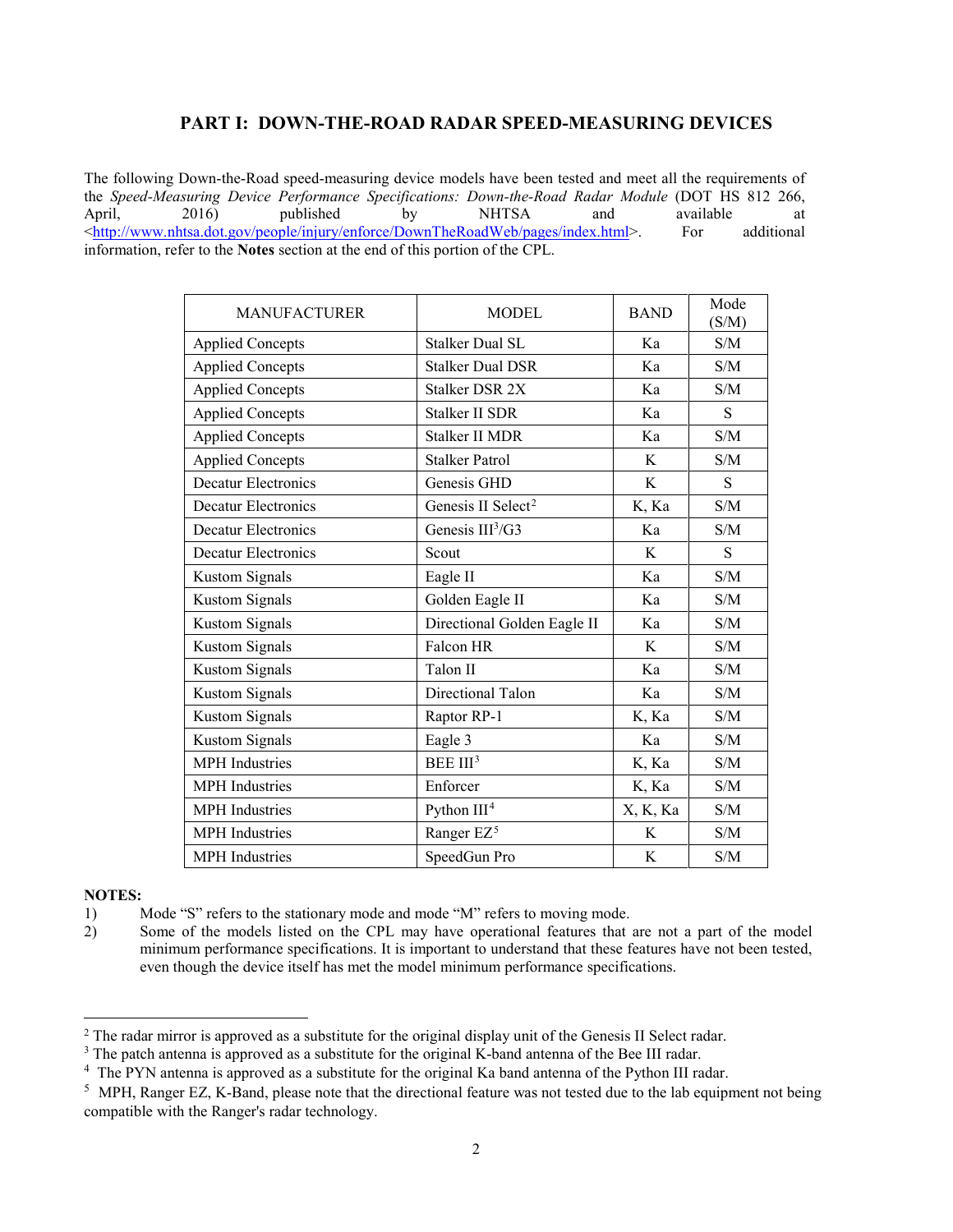3) Inclusion on the CPL for any individual device model will be voided by any third party modifications not specifically approved by the original equipment manufacturer.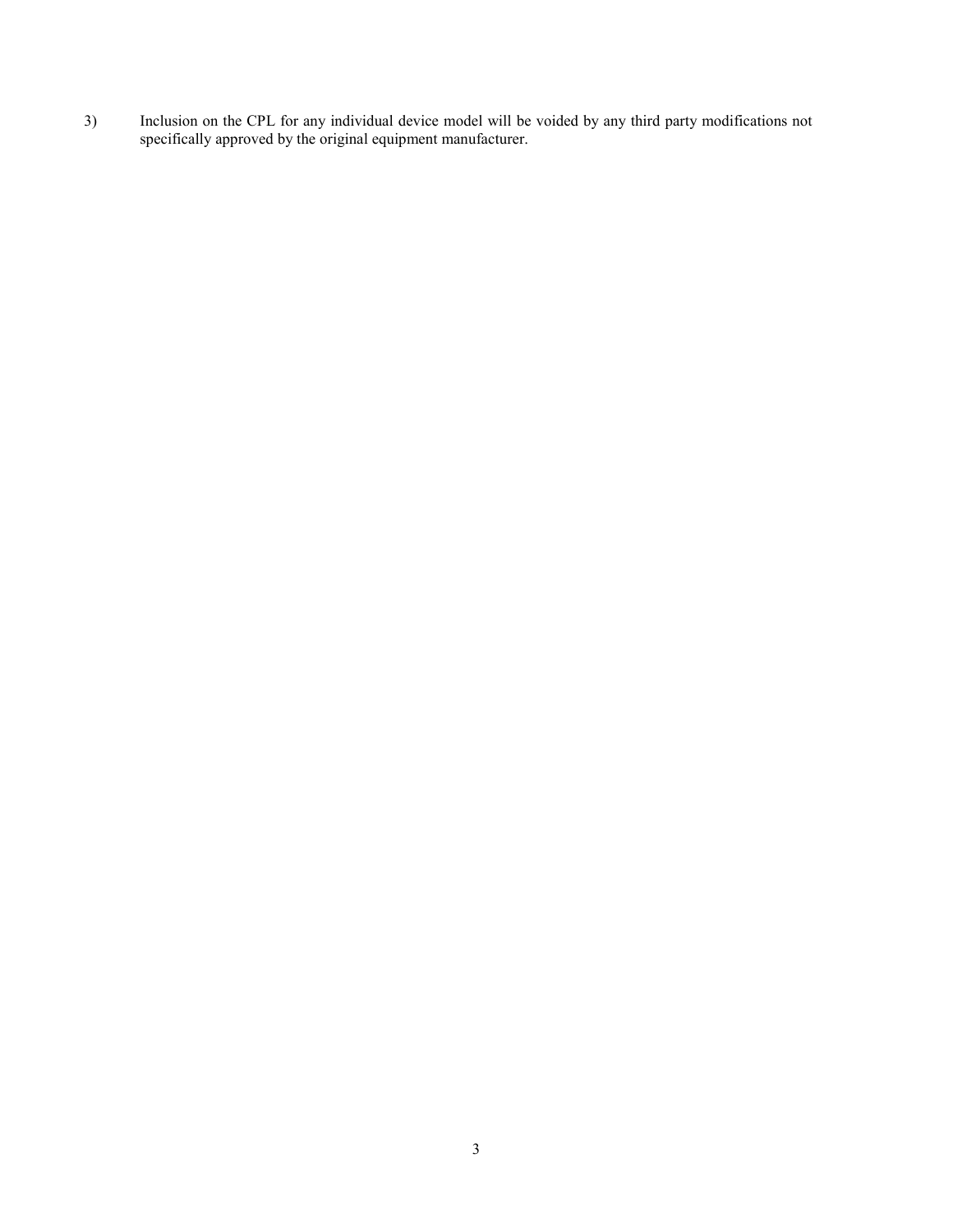### **PART II: LIDAR SPEED-MEASURING DEVICES AND SYSTEMS**

The following Lidar speed-measuring device models have been tested and meet all the requirements of the *Speed-Measuring Device Performance Specifications: Lidar Module* (DOT HS 809 811, March 2013) published by NHTSA and available at

[http://www.nhtsa.gov/people/injury/speedmgmt/speed\\_lidar\\_module/pages/index.html.](http://www.nhtsa.gov/people/injury/speedmgmt/speed_lidar_module/pages/index.html) For additional information, refer to the **Notes** section at the end of this portion of the CPL.

| <b>MANUFACTURER</b>          | <b>MODEL</b>                  |  |
|------------------------------|-------------------------------|--|
| Applied Concepts, Inc.       | <b>Stalker RLR</b>            |  |
| Applied Concepts, Inc.       | Stalker XLR                   |  |
| Applied Concepts, Inc.       | <b>Stalker XS</b>             |  |
| DragonEye Technology, LLC    | DragonEye Compact Speed Lidar |  |
| DragonEye Technology, LLC    | DragonEye Speed Lidar         |  |
| Kustom Signals, Inc.         | LaserCam 4                    |  |
| Kustom Signals, Inc.         | ProLaser III                  |  |
| Kustom Signals, Inc.         | ProLaser 4                    |  |
| Kustom Signals, Inc.         | Pro-Lite +                    |  |
| Laser Technology, Inc.       | LTI 20/20 TruCAM              |  |
| Laser Technology, Inc.       | TruSpeed                      |  |
| Laser Technology, Inc.       | TruSpeed LR                   |  |
| Laser Technology, Inc.       | TruSpeed S                    |  |
| Laser Technology, Inc.       | <b>TruSpeed SXB</b>           |  |
| Laser Technology, Inc.       | Ultralyte 100 LR              |  |
| Laser Technology, Inc.       | Ultralyte 200 LR              |  |
| Laser Technology, Inc.       | Ultralyte LR B                |  |
| Laser Technology, Inc.       | <b>ATS</b> StreetSafe         |  |
| Laser Technology, Inc.       | LTI 20/20 TruCam II           |  |
| Laser Technology, Inc.       | LTI TruVision                 |  |
| MPH Industries/Laser Atlanta | SpeedLaser® B                 |  |
| MPH Industries/Laser Atlanta | SpeedLaser® R                 |  |
| MPH Industries/Laser Atlanta | SpeedLaser® S                 |  |
| MPH Industries/Laser Atlanta | SpeedLaser® T                 |  |
| <b>MPH</b> Industries, Inc.  | <b>Sure Shot</b>              |  |
| <b>Unipar Services</b>       | <b>SL700</b>                  |  |
|                              |                               |  |
|                              |                               |  |
|                              |                               |  |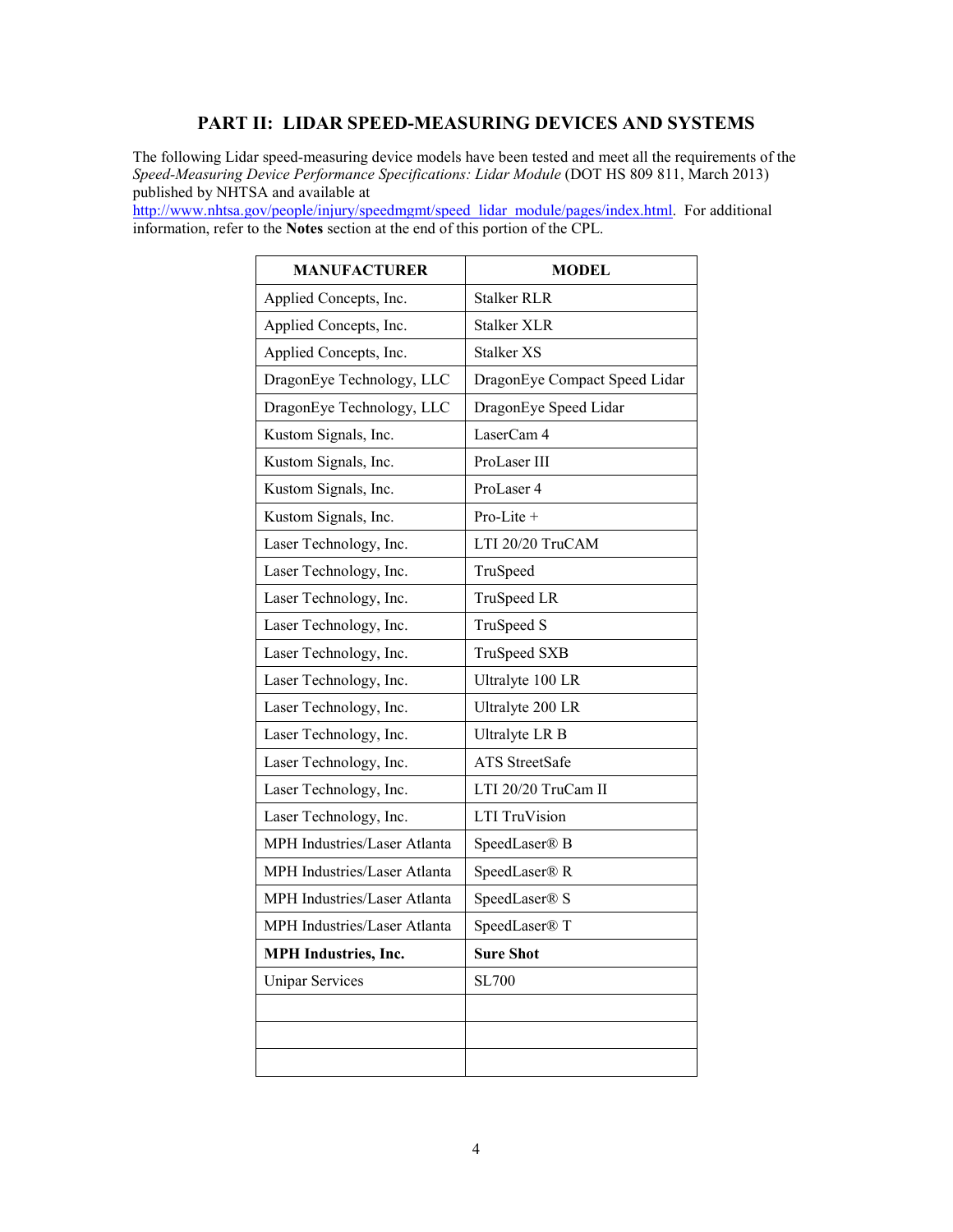#### **NOTES:**

- 1) Lidar Device down-the-road speed-measuring equipment, which determines target range and speed based on the time-of-flight of laser light pulses reflected off a target. The term "lidar device" is synonymous with "laser speed-measuring device" and "lidar unit."
- 2) Lidar System a lidar device that incorporates additional equipment that is used to gather, process and/or record images to be used as part of speed enforcement efforts.
- 3) Manual Mode a mode in a lidar system where an operator manually aims the lidar system to track the movement of a target vehicle while the vehicle's range and speed are determined and images recorded.
- 4) Automatic Mode a mode in a lidar system, which automatically determines a target vehicle's range and speed and records images. This mode applies to both attended and unattended operation.
- 5) Attended Operation an operator is an integral part of the evidence acquisition process.
- 6) Unattended Operation an operator is not an integral part of the evidence acquisition process.
- 7) Some of the models listed on the CPL may have operational features that are not a part of the model minimum performance specifications. It is important to understand that these features have not been tested, even though the device itself has met the model minimum performance specifications.
- 8) Inclusion on the CPL for any individual device model will be voided by any third party modifications not specifically approved by the original equipment manufacturer.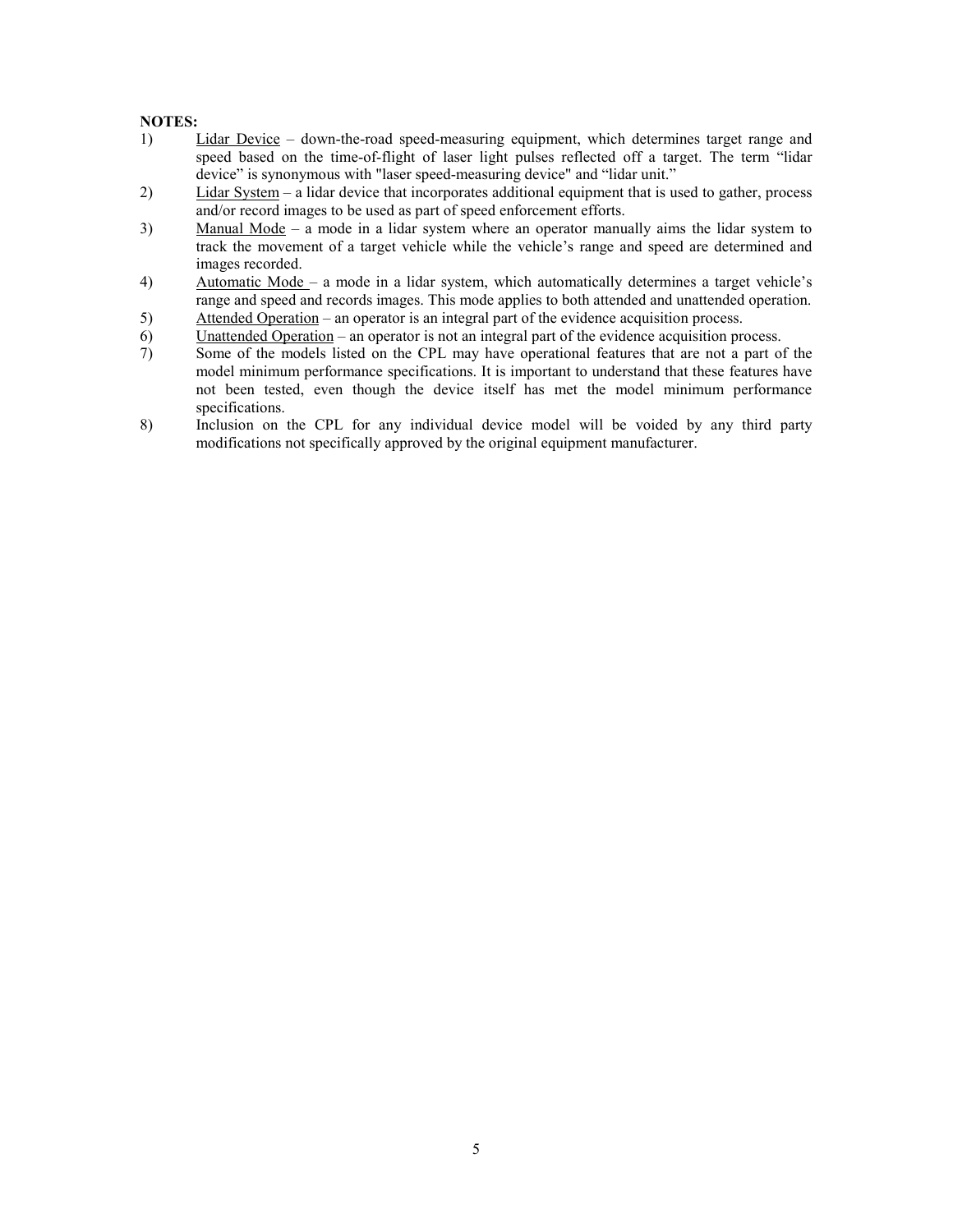## **PART III: UNITS APPROVED BUT NO LONGER IN PRODUCTION**

| <b>MANUFACTURER</b>          | <b>MODEL</b>                           | <b>BAND</b> | Mode<br>(S/M)                                     |
|------------------------------|----------------------------------------|-------------|---------------------------------------------------|
| <b>Applied Concepts</b>      | <b>Stalker Basic</b>                   | K           | S/M                                               |
| <b>Applied Concepts</b>      | <b>Stalker ATR</b>                     | Ka          | S/M                                               |
| <b>Applied Concepts</b>      | <b>Stalker Dual</b>                    | K, Ka       | S/M                                               |
| <b>Applied Concepts</b>      | Stalker Dual SL                        | K           | S/M                                               |
| <b>Broderick Enforcement</b> | <b>BEE 36</b>                          | X, K        | S/M                                               |
| <b>CMI</b>                   | Speedgun Magnum                        | X           | S/M                                               |
| Decatur Electronics          | Genesis I                              | X, K, Ka    | S/M                                               |
| Decatur Electronics          | Genesis I Remote Display               | K           | S/M                                               |
| Decatur Electronics          | Genesis II                             | K, Ka       | S/M                                               |
| Decatur Electronics          | Genesis II Directional <sup>6</sup>    | Ka          | S/M                                               |
| <b>Decatur Electronics</b>   | Genesis GHD                            | Ka          | S                                                 |
| <b>Decatur Electronics</b>   | Genesis GHS                            | K           | ${\bf S}$                                         |
| <b>Decatur Electronics</b>   | Genesis II Select Harley-Davidson      | Ka          | S/M                                               |
| <b>Decatur Electronics</b>   | Genesis-VP                             | K           | S                                                 |
| Decatur Electronics          | Genesis-VP Directional                 | K, Ka       | S                                                 |
| Decatur Electronics          | Harley-Davidson Genesis VP Directional | K           | ${\bf S}$                                         |
| Decatur Electronics          | Hunter                                 | X           | S/M                                               |
| Decatur Electronics          | Hunter HHM                             | X           | S/M                                               |
| <b>Decatur Electronics</b>   | <b>MVR-715</b>                         | $\mathbf X$ | S/M                                               |
| Decatur Electronics          | <b>MVR-724</b>                         | K           | S/M                                               |
| <b>Decatur Electronics</b>   | RA-GUN GN-1                            | $\mathbf X$ | S                                                 |
| Decatur Electronics          | <b>RA-GUN KN-1</b>                     | K           | S                                                 |
| Decatur Electronics          | SpeedTrak                              | K, Ka       | S/M                                               |
| Decatur Electronics          | SpeedTrak                              | KD          | S/M                                               |
| Federal Signals              | Enforcer                               | K           | S/M                                               |
| <b>Kustom Signals</b>        | Eagle                                  | X, K, Ka    | S/M                                               |
| <b>Kustom Signals</b>        | Eagle II                               | $\rm K$     | S/M                                               |
| <b>Kustom Signals</b>        | Eagle Plus                             | X, K, Ka    | S/M                                               |
| Kustom Signals               | Eagle Plus II                          | K, Ka       | $\ensuremath{\mathrm{S}}/\ensuremath{\mathrm{M}}$ |
| <b>Kustom Signals</b>        | Silver Eagle                           | X, K, Ka    | S/M                                               |
| <b>Kustom Signals</b>        | Golden Eagle                           | X, K        | S/M                                               |
| <b>Kustom Signals</b>        | Golden Eagle Plus                      | Ka          | S/M                                               |
| <b>Kustom Signals</b>        | Golden Eagle II                        | K           | S/M                                               |
| <b>Kustom Signals</b>        | Falcon                                 | K           | $\mathbf S$                                       |
| <b>Kustom Signals</b>        | $HR-8$                                 | K           | $\mathbf S$                                       |
| <b>Kustom Signals</b>        | HR-12                                  | K           | $\ensuremath{\mathrm{S}}/\ensuremath{\mathrm{M}}$ |

<span id="page-5-0"></span> <sup>6</sup> The radar mirror is approved as a substitute for the original display unit of the Genesis II Directional radar.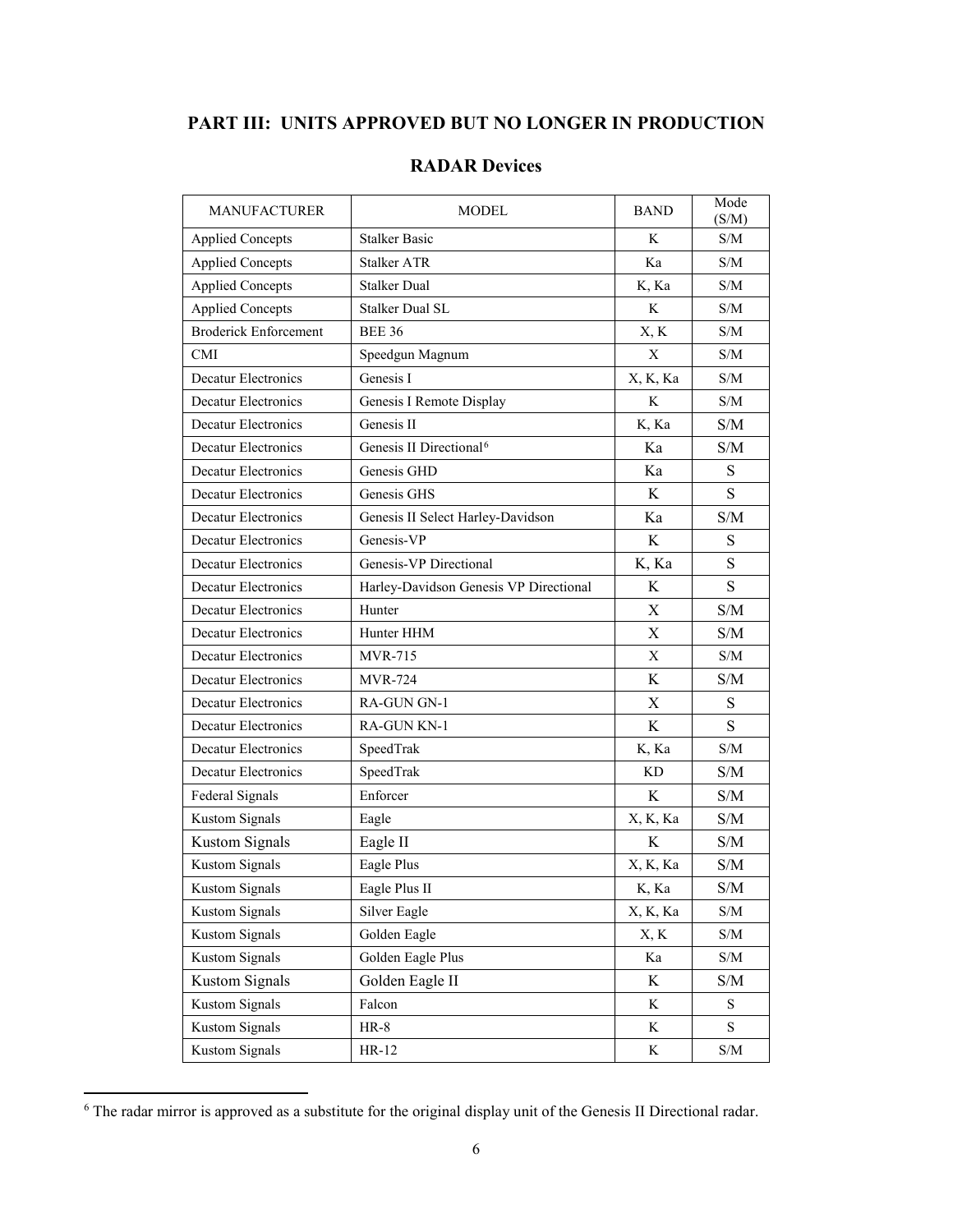| <b>Kustom Signals</b>    | <b>HAWK</b>        | K           | S/M                                               |
|--------------------------|--------------------|-------------|---------------------------------------------------|
| <b>Kustom Signals</b>    | $KR-10SP$          | X, K        | S/M                                               |
| <b>Kustom Signals</b>    | <b>KR-11</b>       | K           | S/M                                               |
| <b>Kustom Signals</b>    | Pro-1000           | K           | S/M                                               |
| <b>Kustom Signals</b>    | $Pro-1000(DS)$     | K           | S/M                                               |
| <b>Kustom Signals</b>    | Road Runner        | K           | S                                                 |
| <b>Kustom Signals</b>    | Talon              | Ka          | S/M                                               |
| <b>Kustom Signals</b>    | Trooper            | X, K        | S/M                                               |
| <b>Kustom Signals</b>    | PRO-1000 (DS)      | $\mathbf X$ | S/M                                               |
| <b>MPH</b> Industries    | BEE 36A            | X, K, Ka    | S/M                                               |
| McCoy's LAW LINE         | SpeedTrak Elite Ka | Ka          | S/M                                               |
| McCoy's LAW LINE         | SpeedTrak Elite K  | K           | S/M                                               |
| McCoy's LAW LINE         | SpeedTrak Elite KD | K           | S/M                                               |
| <b>MPH</b> Industries    | Enforcer           | K           | S/M                                               |
| <b>MPH</b> Industries    | $K-15$             | X, K        | S                                                 |
| <b>MPH</b> Industries    | $K-35$             | X, K        | S                                                 |
| MPH Industries           | $K-55$             | X, K        | $\ensuremath{\mathrm{S}}/\ensuremath{\mathrm{M}}$ |
| <b>MPH</b> Industries    | $S-80$             | X, K        | S/M                                               |
| <b>MPH</b> Industries    | <b>S-80 MC</b>     | X, K        | S/M                                               |
| <b>MPH</b> Industries    | Python (Series I)  | X, K, Ka    | S/M                                               |
| <b>MPH</b> Industries    | Python Series II   | X, K, Ka    | S/M                                               |
| <b>MPH</b> Industries    | Speedgun           | K           | S/M                                               |
| <b>MPH</b> Industries    | $Z-15$             | K           | S                                                 |
| <b>MPH</b> Industries    | $Z-25$             | K           | S                                                 |
| MPH Industries           | $Z-35$             | K           | ${\bf S}$                                         |
| <b>Tribar Industries</b> | Muni Quip KGP      | $\rm K$     | S                                                 |
| <b>Tribar Industries</b> | Muni Quip MDR      | X, K        | S/M                                               |